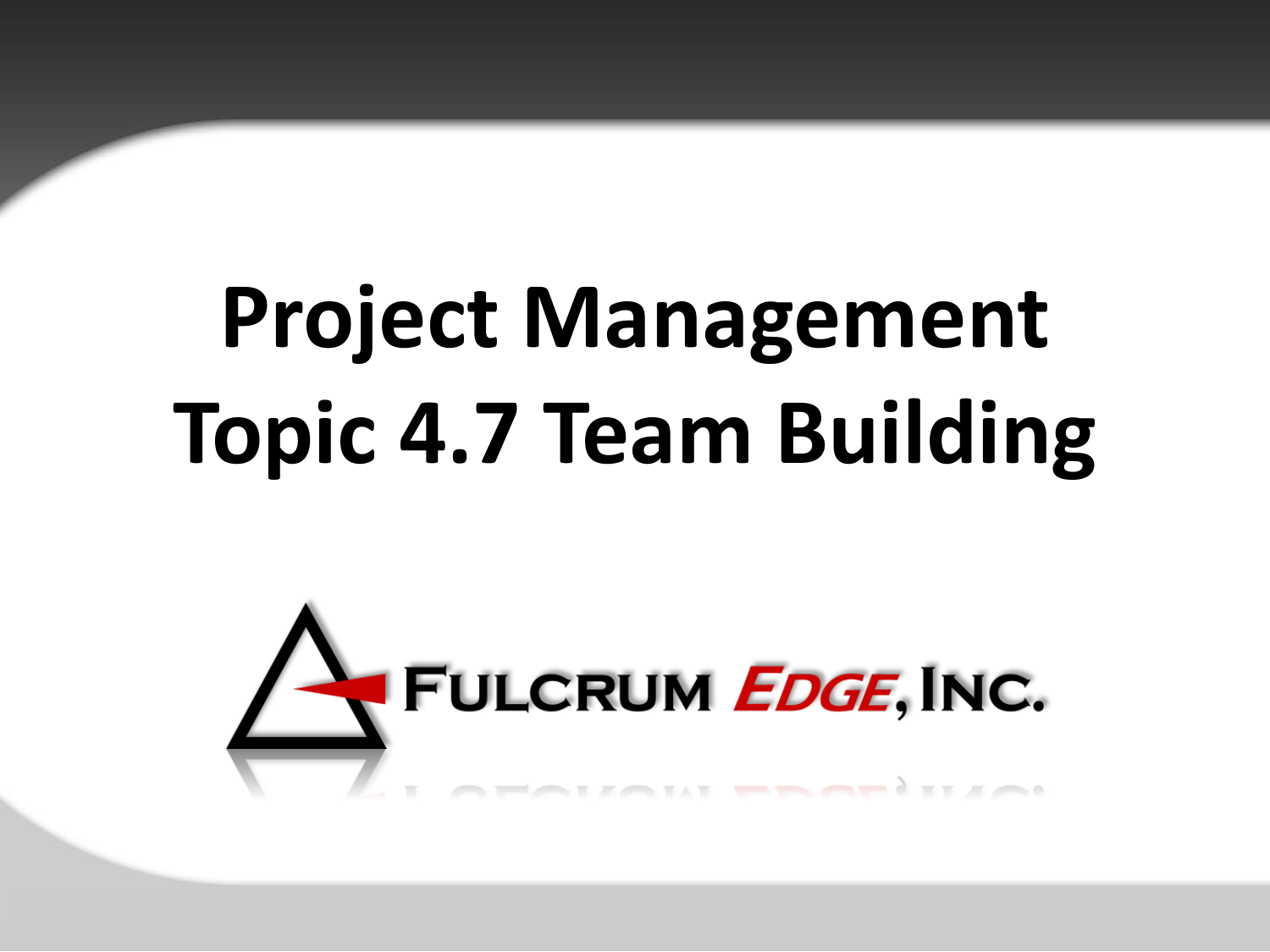#### **Teamwork Environment**

#### **Fostered By:**

- Providing challenges and opportunities
- Offering feedback and support
- Recognizing and rewarding performance
- Promoting open and effective communication
- Building trust and collaboration
- Managing conflict positively

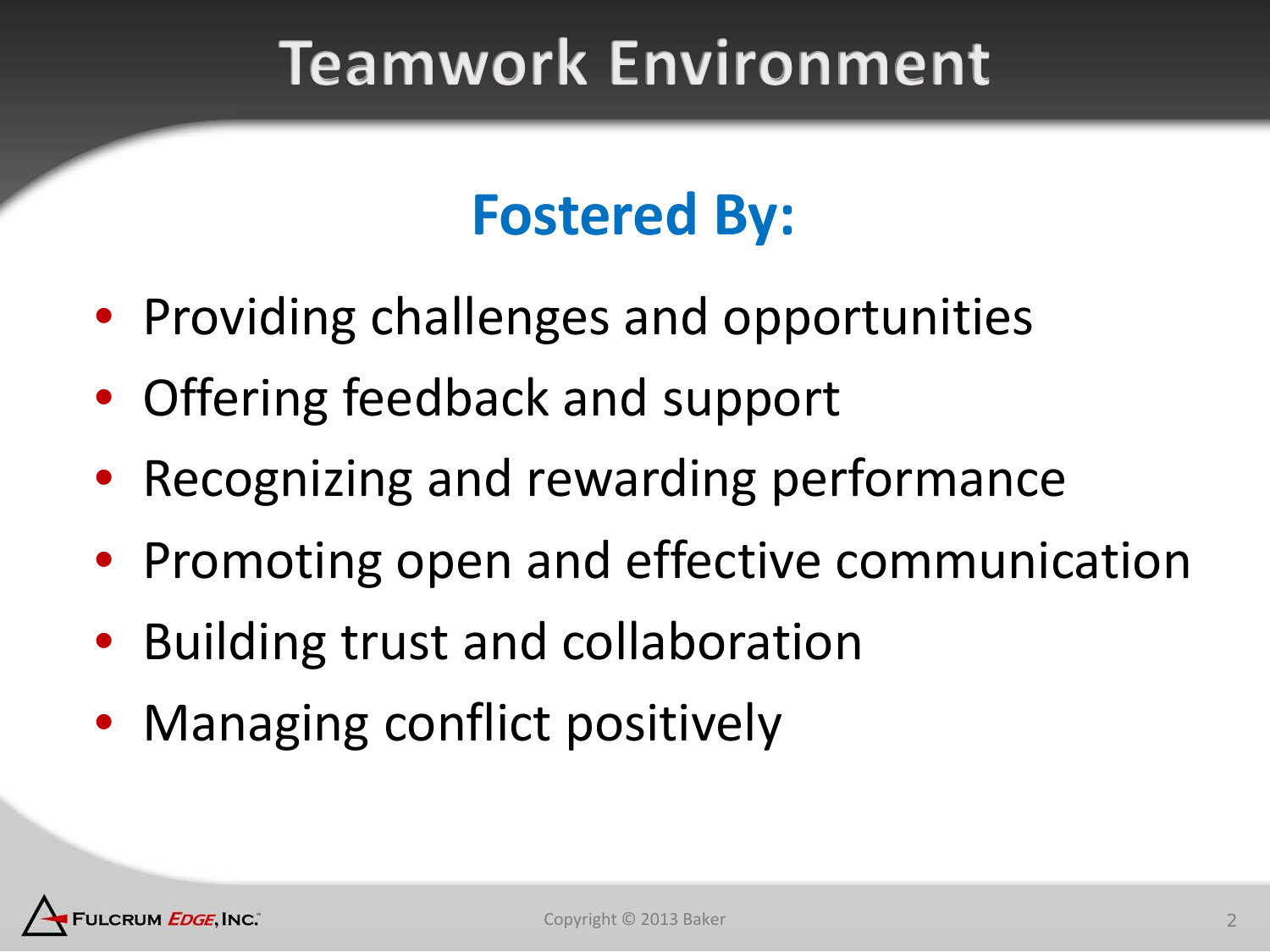## **Building Teamwork**

- Projects provide a purpose to build teamwork
- Teamwork is the means for project success
- PM is responsible for creating teamwork
- Team building is ongoing for life of the project
- Team building requires everyone to take responsibility for maximum effectiveness
- Project initiation and planning processes are an ideal framework on which to build teamwork

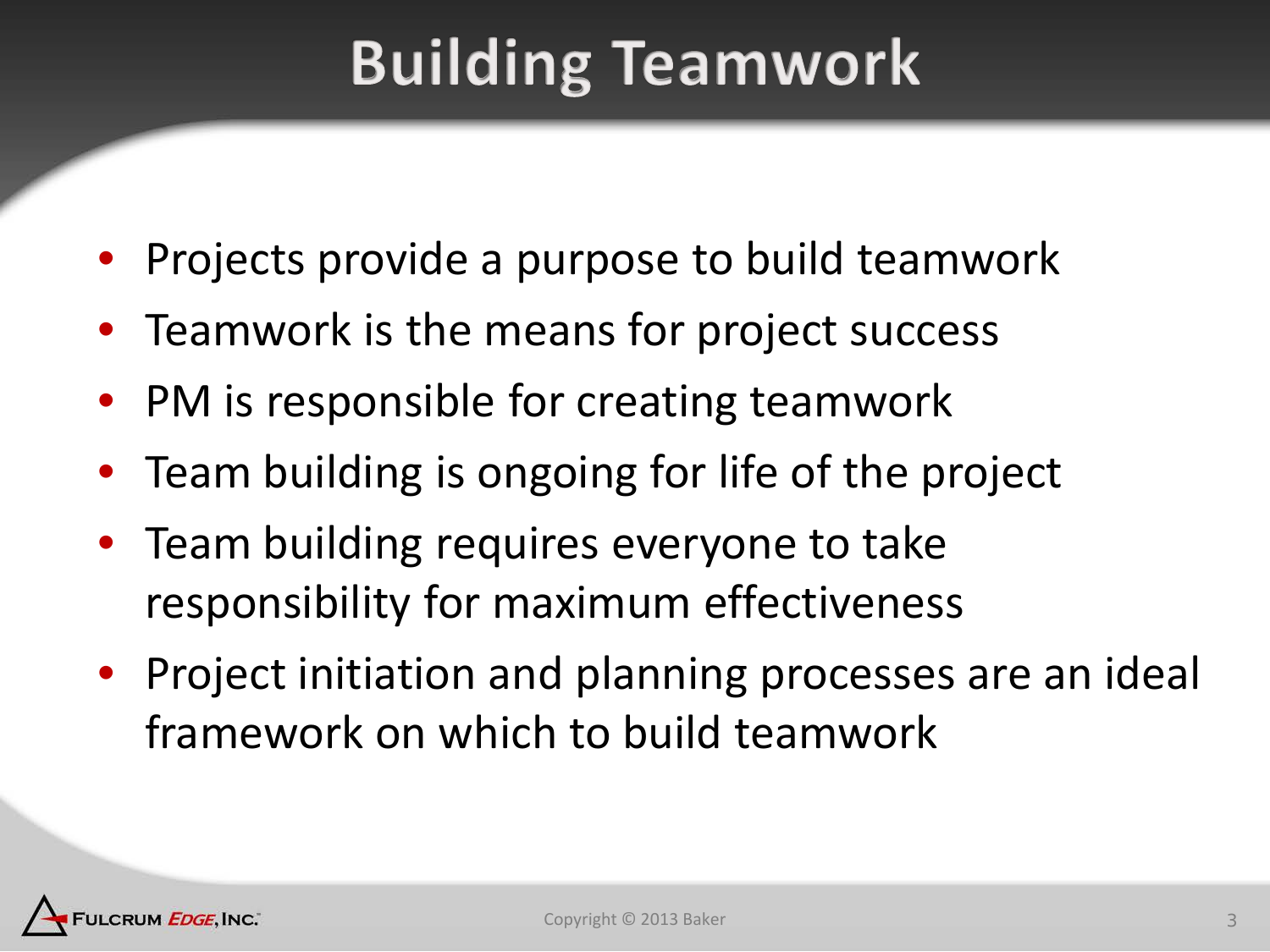#### **Prep Work for Team Building Meeting**

- Identify project team members
- Schedule meeting (availability & needs)
- Develop an agenda
- Identify facilitator roles
- Arrange facility conducive to team process
- Acquire appropriate materials & equipment
- Communicate purpose & expectations

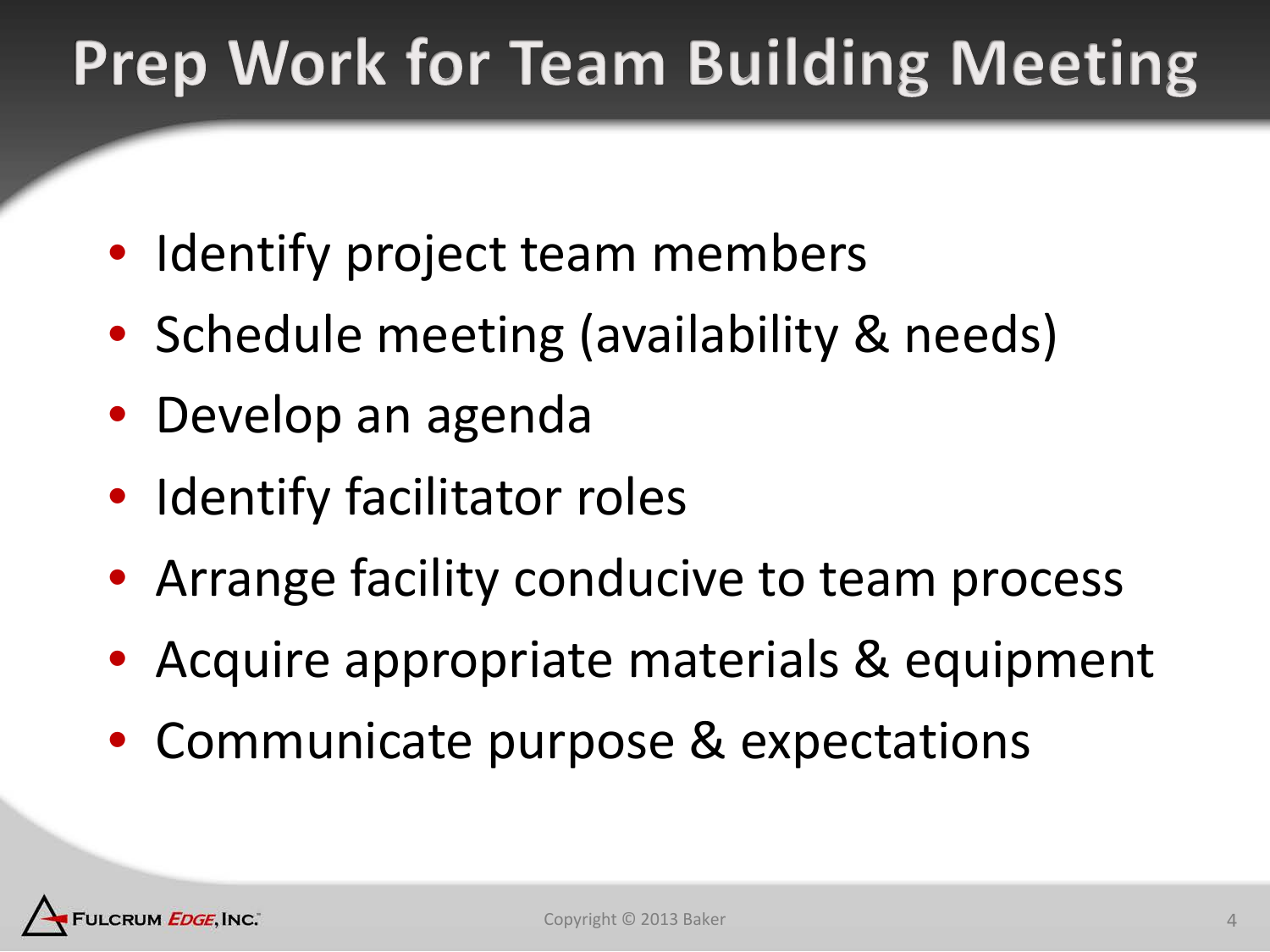## **Team Building Formula**

- Set environment intro and norms
- Build relationships personal history
- Clarify roles RASIC
- Generate ideas and issues brainstorm
- Establish mission and goals
- Begin action planning and follow up

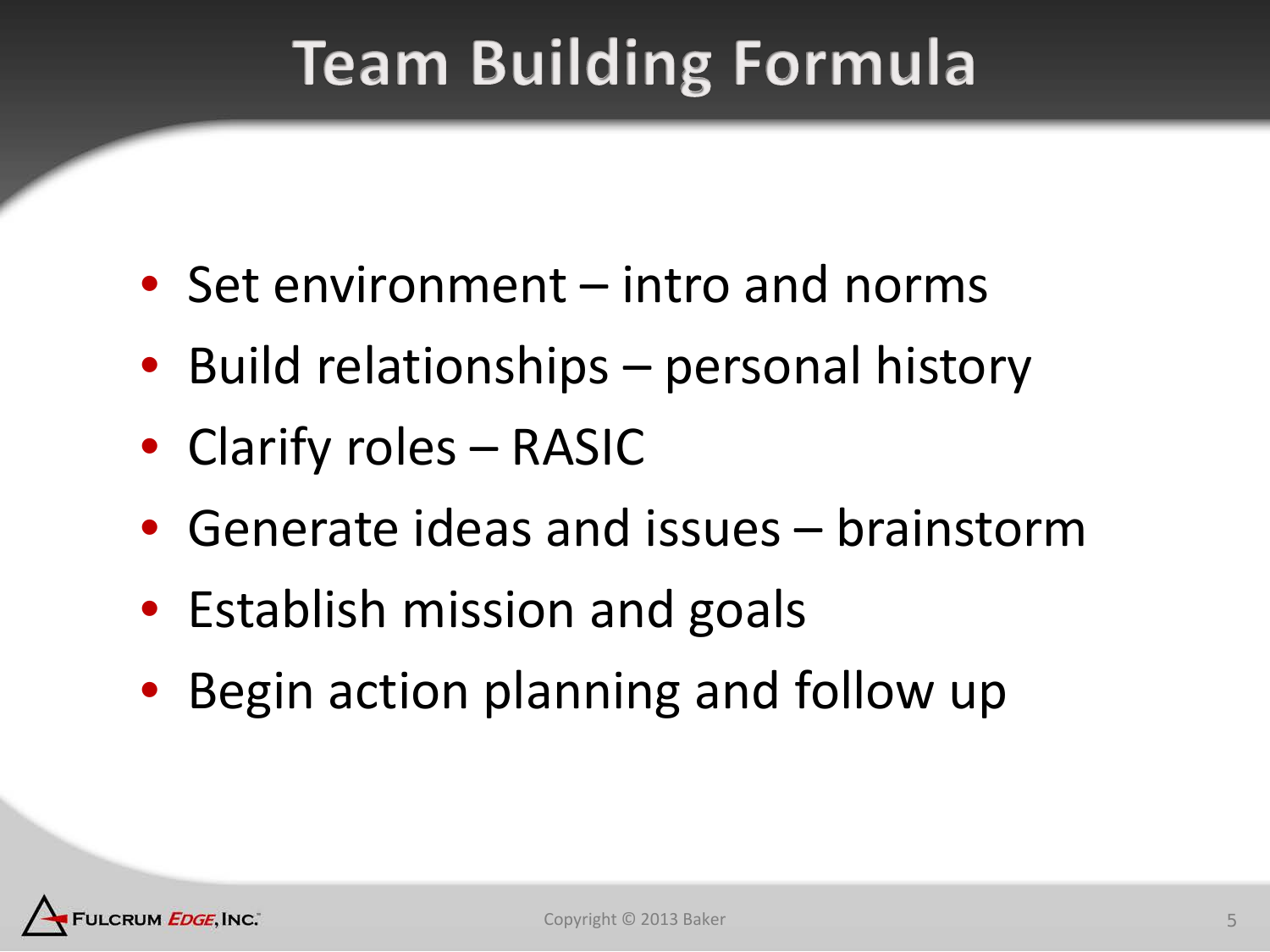## **Team Building Tools**

| <b>Team Building</b>     | Tool                       |                             |                         |
|--------------------------|----------------------------|-----------------------------|-------------------------|
| <b>Activity</b>          | Leadership                 | <b>Engineering</b>          | <b>Install/Start Up</b> |
| <b>Set Environment</b>   | <b>Intro and Norms</b>     | <b>Intro and Norms</b>      | <b>Intro and Norms</b>  |
| <b>Build Linkages</b>    | <b>Personal History</b>    | <b>Personal History</b>     | <b>Personal History</b> |
| <b>Clarify Roles</b>     | <b>Org Chart</b>           | <b>Responsibility Chart</b> | <b>RASIC</b>            |
|                          | <b>Situational Matrix</b>  |                             |                         |
| Generate Ideas & Issues  | <b>Brainstorming</b>       | <b>Engr Spec Review</b>     | Scope of Work           |
|                          | Categorization             |                             | <b>Fact Finding</b>     |
| <b>Mission and Goals</b> | <b>Mission &amp; Goals</b> | Leadership presentation     | Leadership presentation |
| <b>Action Planning</b>   | Open Issues List           | Open Isues List             | Open Issues List        |
|                          |                            | Categorization              |                         |
| Scheduling               | <b>Milestone Chart</b>     | <b>Gantt Chart</b>          | <b>Network Diagram</b>  |
|                          | Interface events           |                             |                         |

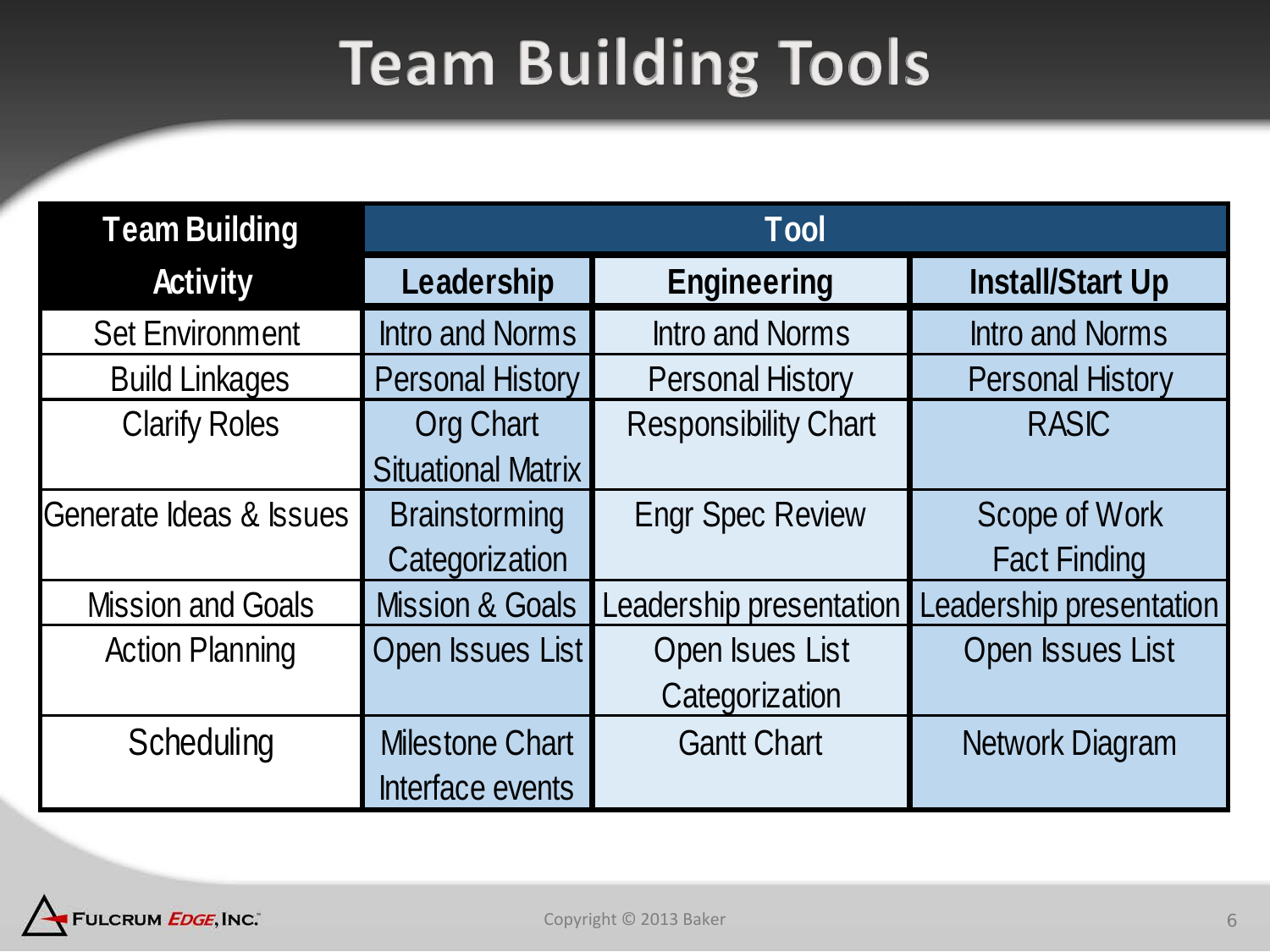#### 4.7.1 Team Exercise



#### **Team Formation**

#### Learn by Doing Project Management Pages 104-105



Copyright © 2013 Baker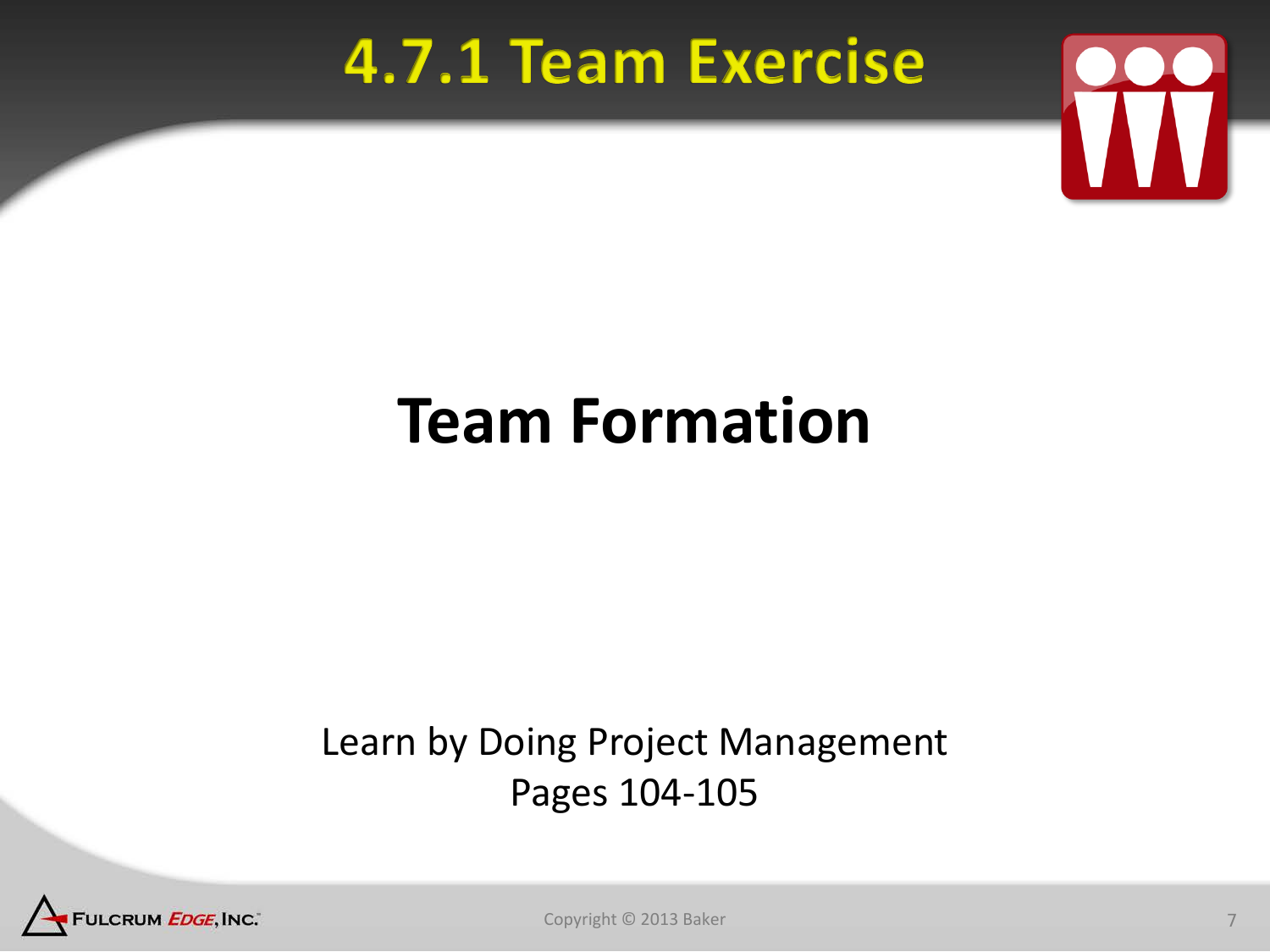#### Five Stages in Team Development

- 1. **Forming -** Members get to know each other and lay the basis for project ground rules.
- 2. **Storming**  Conflicts begin as members come to resist authority, demonstrate hidden agendas and prejudices.
- 3. **Norming -** Members agree on operating procedures, seek to work together, develop close relationships, and a commitment to the implementation process.
- 4. **Performing -** Group members work together to accomplish their tasks.
- 5. **Adjourning -** Group may disband either following the installation or through group member reassignments.